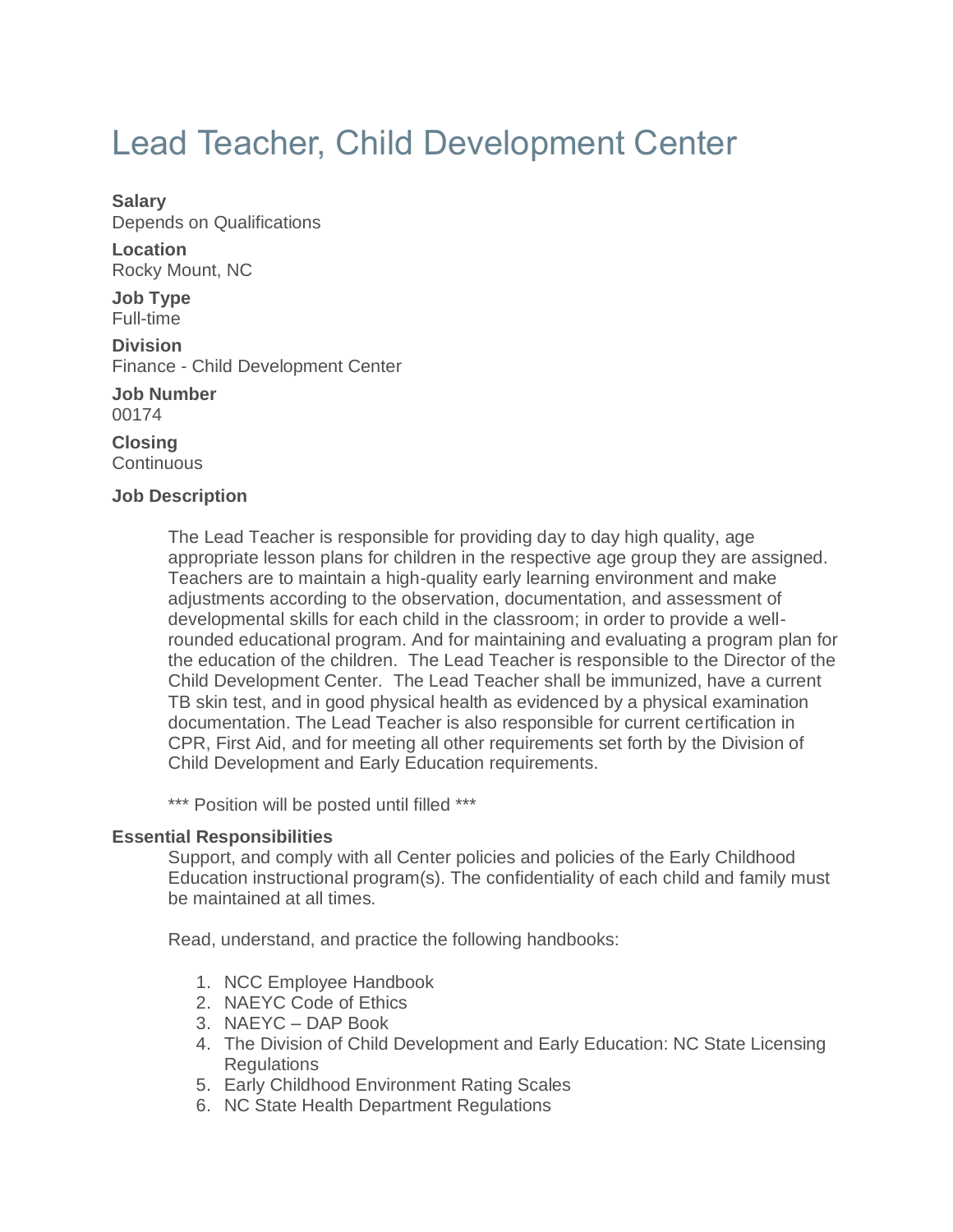- 7. NCC-Child Development Center Parent Handbook
- 8. NCC-Child Development Center Staff Handbook
- Maintain flexibility with staff patterns, schedules, and center responsibilities as the goal of the center is to provide quality early education that requires the performance of various duties to benefit the program.
- Promotes child development and learning; Builds family and community relationships.
- Uses HiMama to communicate information to parents and families.
- Demonstrates developmentally effective approaches to connect with children and families.
- Is an Early Childhood professional and uses such standards to manage relationships.
- Promotes healthy eating practices according to Division of Child Development and Early Education.
- Promotes child development and learning
- Builds family and community relationships
- Demonstrates knowledge on how to observe, document, and assess children's learning (Creative Curriculum 5th Edition Assessment Tool Kit)
- Treat children, parents, students, and each other with respect and kindness. Children must be nurtured and discipline must always be respectful of the child.
- Use content knowledge to build meaningful curriculum
- Maintain current personnel file.
- Keep necessary records on individual children within group and forward to the Director, Child Development Center, names of parents, allergies, medical conditions/medications, and developmental progress.
- Document child's progress by keeping anecdotal notes
- Use the anecdotal notes to document the child's developmental assessment
- Plan and maintain a physical environment that is conducive to meeting group objectives, ensure classroom is kept clean, ensure health and safety regulations are met, arrange group area to meet needs of children, and maintain organization/neatness of group area.
- Ensure all charts/forms are accurate, daily reports, accident reports, medicine forms, feeding charts, and sign-in/out sheets.
- Develop and maintain open lines of communication with parents, develop specific communication networks, acknowledge parent needs, talk with parents about their child's development; ensure parents are familiar with all staff and volunteers.
- Submit developmentally appropriate lesson plans.
- Attend and participate in quarterly staff meetings
- Maintain daily schedule and plans for classroom activities for effective instruction
- Substitute sub folder is always up-to-date.
- Schedule, prepare, and participate in annual parent/teacher conferences.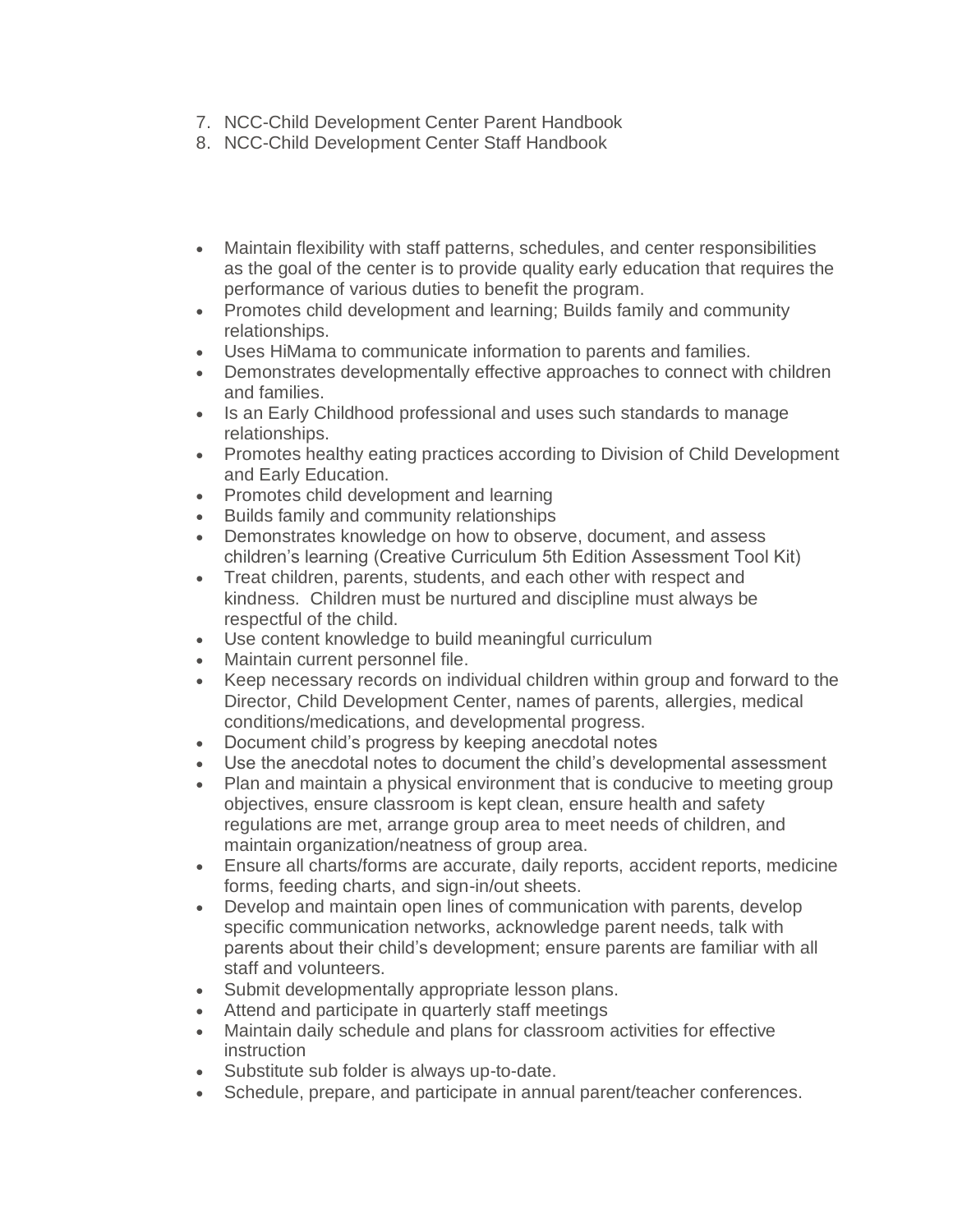- Submit recommendations for program improvement to the Director, Child Development Center, in a timely manner to coincide with budget preparation.
- Attend the NC AEYC annual conference and complete the required number of on-going training hours according to DCDEE

## **ESSENTIAL RESPONSIBILITIES FOR COLLABORATION OF EARLY CHILDHOOD DEPARTMENT:**

- Participate in and support ongoing assessment, planning and evaluation to improve student learning.
- Works collaboratively with the EDU department faculty to ensure developmentally appropriate practice is demonstrated for EDU interns within the classroom setting.
- Mentor and evaluate EDU interns.

## **OTHER NASH COMMUNITY COLLEGE ESSENTIAL RESPONSIBILITIES**

- Participate in professional development activities provided by NCC session in support of the Early Childhood Education instructional program.
- Participate in NCC's self-performance evaluation process
- Participate in College events and activities.
- Perform other duties as assigned which contribute to the efficient and effective operation of NCC.
- Monitor additional staff, NCC Interns, and volunteers working within the classroom setting.
- Read and comply with all correspondence issued by NCC and/or the Director, Child Development Center.
- Participate in staff development activities and evaluation processes as appropriate

## **PHYSCIAL/EMOTIONAL-SOCIAL REQUIREMENTS**

While performing this job the employee is:

- Frequently required to sit; use hands to finger, handle or feel objects, tools or controls; reach with hands or arms
- Frequently required to stand; walk, stoop, kneel, or run
- Frequently required to lift up to 25 pounds
- Specific vision abilities required include: close vision and the ability to adjust focus to operate computer or IPAD
- This position also requires the ability to periodically work under time pressure
- This position requires the ability to communicate verbally with people